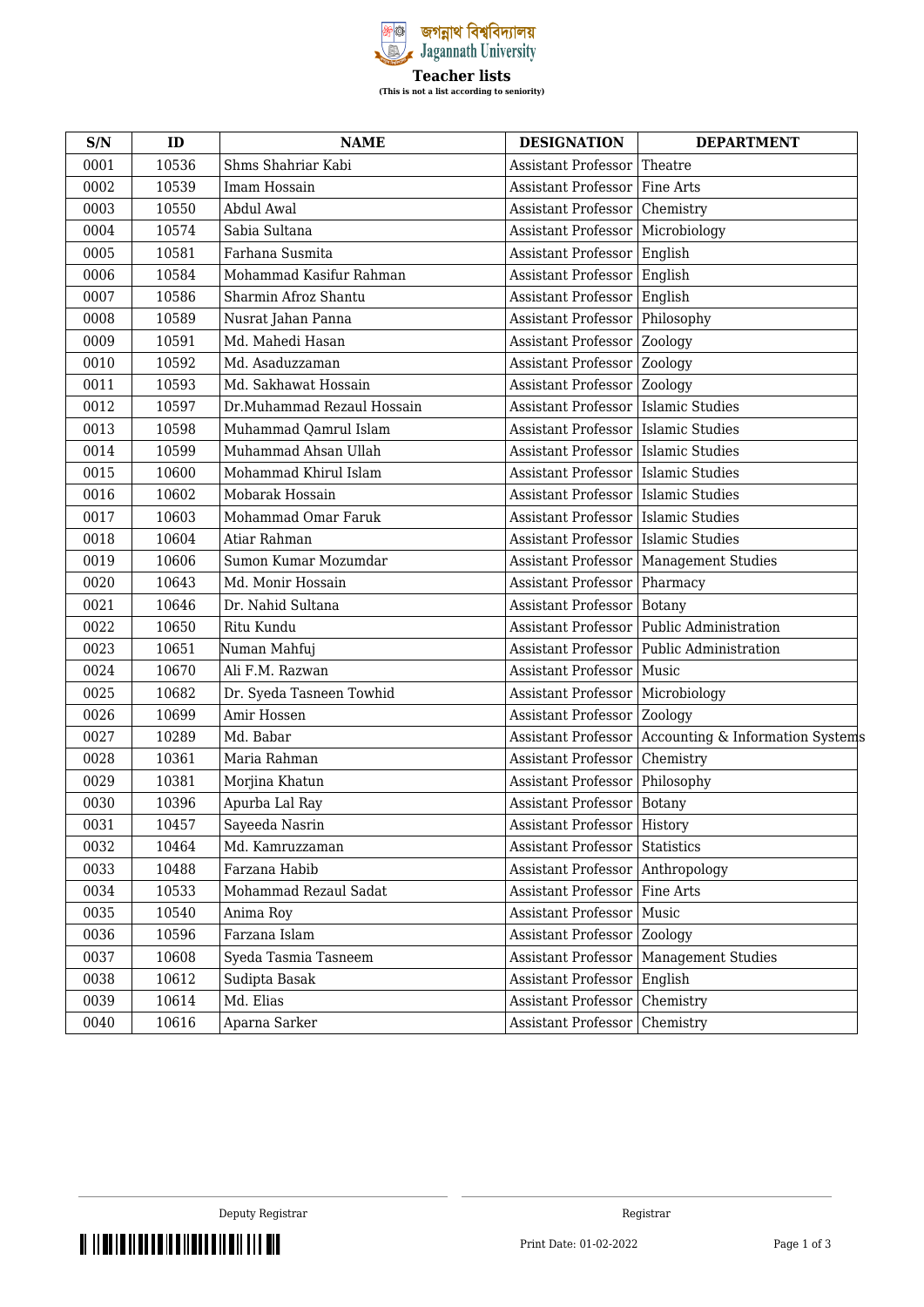| S/N  | ID    | <b>NAME</b>              | <b>DESIGNATION</b>                   | <b>DEPARTMENT</b>                                      |
|------|-------|--------------------------|--------------------------------------|--------------------------------------------------------|
| 0041 | 10625 | Promi Halder             | Assistant Professor                  | Physics                                                |
| 0042 | 10628 | Md. Salah Uddin          |                                      | Assistant Professor   Accounting & Information Systems |
| 0043 | 10630 | Md. shahidul Haque       | <b>Assistant Professor</b>           | Social Work                                            |
| 0044 | 10631 | Md. Rezaul Karim         | Assistant Professor                  | Social Work                                            |
| 0045 | 10633 | Rajesh Kumar Deb         | <b>Assistant Professor</b>           | Economics                                              |
| 0046 | 10635 | Lutfunnaher              | <b>Assistant Professor</b>           | <b>Political Science</b>                               |
| 0047 | 10639 | Roksana Aktar            |                                      | Assistant Professor   Accounting & Information Systems |
| 0048 | 10648 | Dewan Nusrat Jahan       | <b>Assistant Professor</b>           | Public Administration                                  |
| 0049 | 10655 | Mahjabeen Ahmed          | <b>Assistant Professor</b>           | Marketing                                              |
| 0050 | 10656 | Bidyut Kumer Balo        | Assistant Professor   Marketing      |                                                        |
| 0051 | 10664 | Md. Minhaz Uddin         | Assistant Professor                  | Mass Communication and Journalism                      |
| 0052 | 10666 | Md. Mithun Miya          | <b>Assistant Professor</b>           | Mass Communication and Journalism                      |
| 0053 | 10667 | Md. Imran Hossain        | <b>Assistant Professor</b>           | Finance                                                |
| 0054 | 10672 | Sumaiya Khanam Chowdhury | <b>Assistant Professor</b>           | <b>IER</b>                                             |
| 0055 | 10673 | Kazi Faruk Hossain       | Assistant Professor                  | <b>IER</b>                                             |
| 0056 | 10674 | K.A.M. Rifat Hasan       | <b>Assistant Professor</b>           | <b>Management Studies</b>                              |
| 0057 | 10676 | Md. Shawfiqul Islam      | <b>Assistant Professor</b>           | Management Studies                                     |
| 0058 | 10677 | Tajnin Jahan             | Assistant Professor                  | <b>Management Studies</b>                              |
| 0059 | 10685 | Sohana Al Sanjee         | <b>Assistant Professor</b>           | Microbiology                                           |
| 0060 | 10686 | Md. Asraf Uddin          | <b>Assistant Professor</b>           | Geography & Environment                                |
| 0061 | 10693 | Dr. Mohammad Ali         | Assistant Professor                  | Botany                                                 |
| 0062 | 10701 | Shahanaj Parvin          | <b>Assistant Professor</b>           | Statistics                                             |
| 0063 | 10706 | Tapash Chandra Paul      | <b>Assistant Professor</b>           | Physics                                                |
| 0064 | 10718 | Shahnaz Sarker           | <b>Assistant Professor</b>           | Sociology                                              |
| 0065 | 10869 | Tahsina Ferdous          | <b>Assistant Professor</b>           | Anthropology                                           |
| 0066 | 10874 | <b>Jhumur Ahmed</b>      | Assistant Professor                  | Music                                                  |
| 0067 | 10886 | Mohammad Sazzadul Islam  | Assistant Professor                  | Biochemistry & Molecular Biology                       |
| 0068 | 22275 | Numan Mahfuj             | <b>Assistant Professor</b>           | <b>Public Administration</b>                           |
| 0069 | 10373 | Sharmin Akter            | Assistant Professor   Marketing      |                                                        |
| 0070 | 10374 | Sharmistha Chowdhury     | Assistant Professor   Marketing      |                                                        |
| 0071 | 10459 | Jannat Ara Sohaly        | Assistant Professor   Bangla         |                                                        |
| 0072 | 10480 | Tapan Kumar Palit        | Assistant Professor   History        |                                                        |
| 0073 | 10483 | Razia Sultana            | <b>Assistant Professor</b>           | Pharmacy                                               |
| 0074 | 10516 | Shuvro Prokash Nandi     | Assistant Professor                  | Microbiology                                           |
| 0075 | 10519 | Milon Kundar             | <b>Assistant Professor   Physics</b> |                                                        |
| 0076 | 10528 | Md. Ataul Gani           | Assistant Professor                  | Botany                                                 |
| 0077 | 10530 | Lubna Jebin              | Assistant Professor                  | Public Administration                                  |
| 0078 | 10543 | Sheikh Abdul Kader       | Assistant Professor                  | Economics                                              |
| 0079 | 10548 | Tahmina Afroz            | Assistant Professor                  | Chemistry                                              |
| 0080 | 10549 | Md. Aminul Haque         | Assistant Professor   Chemistry      |                                                        |
| 0081 | 10568 | Rakiba Sultana Ratna     | Assistant Professor                  | Political Science                                      |
| 0082 | 10569 | Khaleda Yasmin           | Assistant Professor                  | Political Science                                      |
| 0083 | 10583 | Qazi Arka Rahman         | Assistant Professor                  | English                                                |
| 0084 | 10585 | Shehreen Ataur Khan      | Assistant Professor                  | English                                                |
| 0085 | 10595 | Mst. Hasina Begum        | Assistant Professor                  | Zoology                                                |